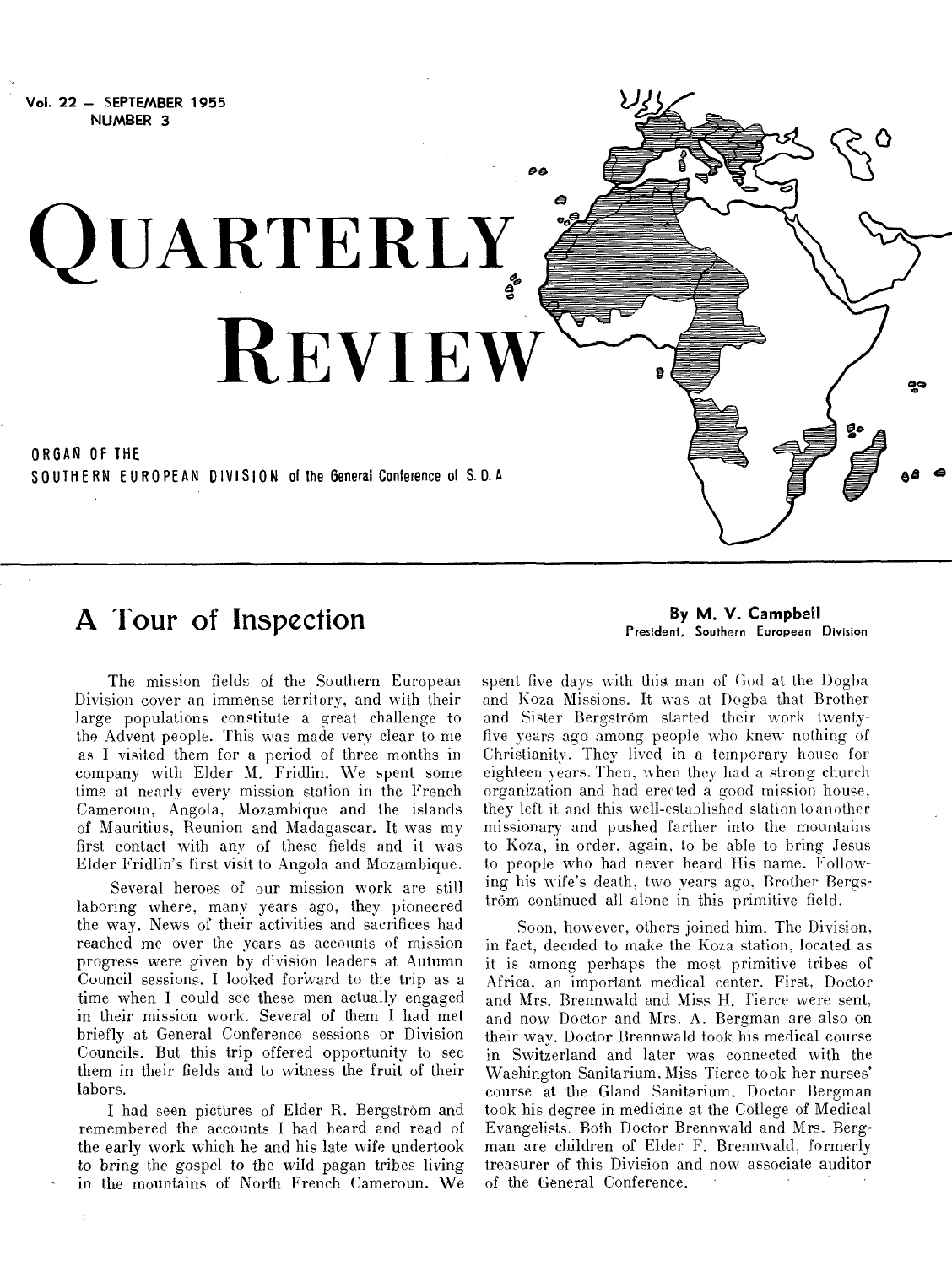At the time Brother Fridlin and I visited Koza we found Elder Bergström, Dr. and Mrs. Brennwald and their baby, and Miss Tierce all living in a fourroom house which will, eventually, become the school. A mission house was under construction and the site for the hospital had been selected, the ground cleared and the stones for the structure had been gathered. There was a small building which was being used as a dispensary, though many of the treatments were given in the open air. The new hospital will soon be under construction as well as homes for the physicians.

In a few months, Elder Bergström's dream of a strong medical center will be realized. He is himself a nurse, as was also his late wife, and it was through their medical work that they won their way at Dogba. He feels that a hospital ,with a Godly missionary staff will be the means of bringing the savage, people in the vicinity of Koza to a knowledge of the Great Physician. Soon there will be at this station two medical doctors and, including Elder Bergstrom and Mrs. Brennwald, five graduate nurses. At present the native people are coming to the dispensary in large numbers. Thus far they have had no experience with major surgery. There are no beds for the patients at the dispensary and few, if any of these people, have ever seen a bed. By the time the hospital is finished and equipped it is hoped and fully expected that those who are in need of major surgery will by then have enough confidence in the physicians to submit to it.

From the North Cameroun we went south to Yaounde, the headquarters of our work in French Equatorial Africa. Elder A. Cosendai,the Union president, who has served in the Cameroun for the past eighteen years, had been with us during our visit to the Dogba and Koza Missions and now in his Willys four-wheel-drive car he took us to the mission stations at Sangmelima, Bertoua, Batouri and Nanga-Eboko. At Sangmelima, we met Elder and Mrs. I. Curmatureanu and their two younger children. They have been missionaries in this field for eighteen years. Here we found a large and comfortable mission house and a school. The church is a temporary building, actually only a thatched roof on poles. A new church building had been started, but construction was halted and cannot be taken up again until further funds become available. It was at this church, at the Sabbath service, that Elder Fridlin introduced me to a lady, the story of whose conversion interested me greatly. Many years ago, when Brother Fridlin was the leader of our work in Southern Cameroun, he opened a new outstation at Kongo. To get there it was necessary to pass through his lady's village. She stopped him to inquire how she might learn the gospel. He told her the only way he knew would be for her to

go to Kongo as often as possible and attend the classes. In spite of the fact that this is a distance of forty kilometers or twenty-five miles, she walked there every Friday and spent the Sabbath, and then walked back to her village again on Sunday. She did this regularly for the long period it took to complete the learners' and baptismal classes. Now for many years she has been a faithful church member.

Before leaving Sangmelima the national worker took us to visit a leper village where he interpreted while Elder Fridlin preached to these unfortunate people. The pastor obtained permission from the village chief, himself a leper, to conduct regular meetings at the village. We learned one reason for the pastor's interest when we met his brother and leper wife who live there.

At Bertoua, Elder and Mrs. R. Benz are laboring for the Mata tribe. At this station we now have 300 members. There is a small dispensary and a school. Before coming to Africa, Brother and Sister Bentz were missionaries in French Indochina.

Our visit to the Batouri mission was just before Elder and Mrs. Matton left for Europe, where they have returned permanently due to Mrs. Matton's health. This station is in the Kaka tribe, which has practised cannibalism until recent years. People of the neighboring Baya tribe are still cannibals. Among them, too, we have active work. Elders Cosendai, Matton, Fridlin and I spent a day in a Baya village and found that our national evangelist who is working there is having good success. He introduced us to six baptized members and we also inspected a school which one of our teachers is conducting in this village.

Nanga-Eboko for many years was the headquarters of our work in the French Cameroun. Only in recent years was it transferred to Yaounde. At Nanga-Eboko we have a large school under the direction of Professor P. Bernard. In addition there is a training school being conducted by Elder S. Meyer, the mission president. At the time of our visit, Brother and Sister M. Fayard were assisting there awaiting assignment to a mission of their own. It was decided by the union committee to send them to Batouri to follow Elder and Mrs. Matton.

At Nanga-Eboko, for nearly a week all the missionaries both European and African assembled to study ways to strengthen our work in French Equatorial Africa. It was decided to open educational work for African girls. Until the present time there has been provision only for boys at our schools, except for the girls who are near enough to live at home. It is now planned to build a dormitory for young ladies that they, too, may have the (Please•turn to page 8)

 $\overline{\phantom{a}}$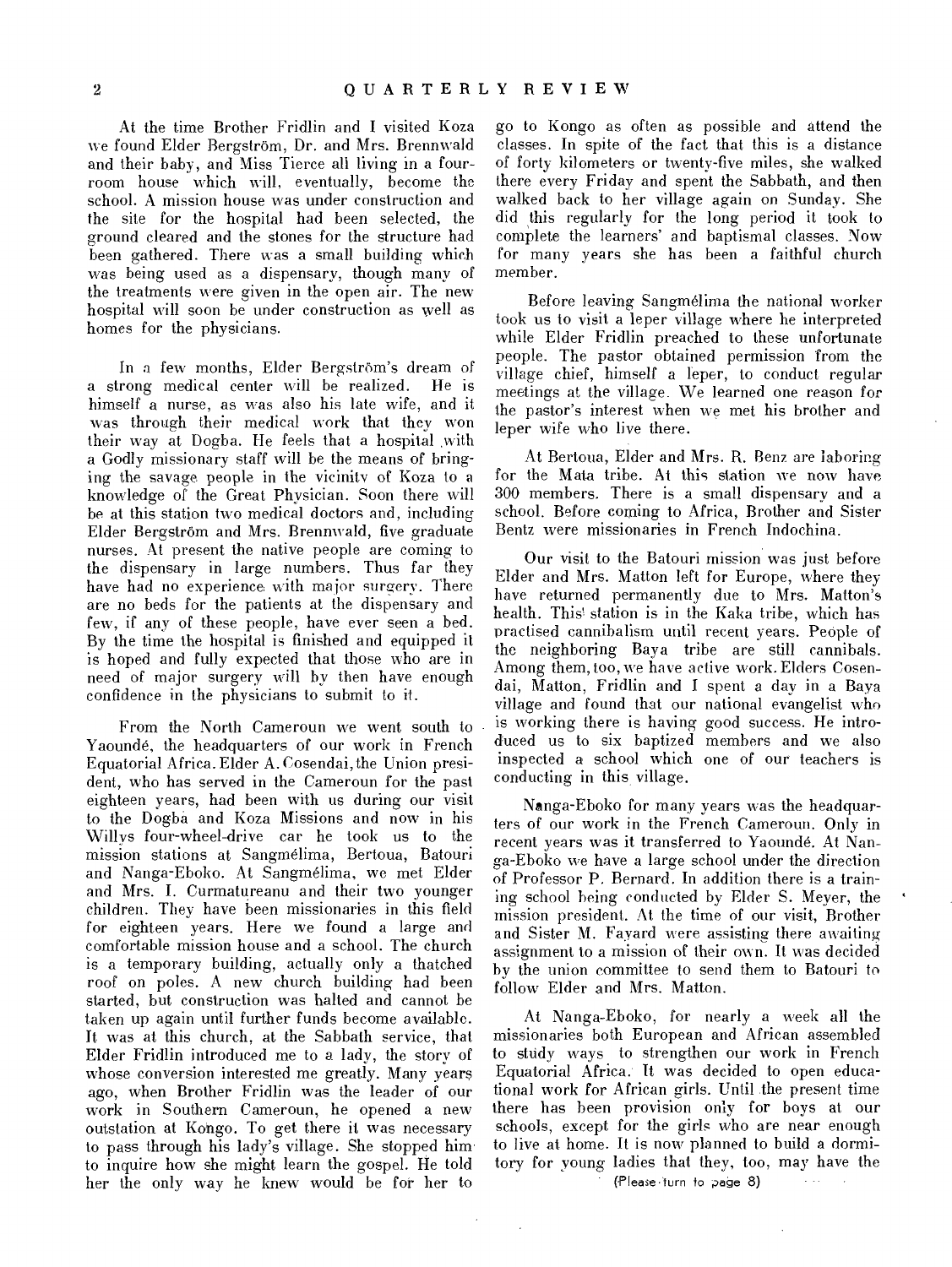### Our Newest Mission Field **By Otto Schuberth**

Recently the General Conference took an action assigning a new mission field to the Southern European Division. Because of the tension existing betwen Israel and her neighbor, it is impossible for the Middle East Division to care for this former field. Consequently, until now it has been administered by the General Conference itself. The distance between Washington and Jerusalem being so great, we have been asked to take over this mission. To make the first contact, R. Gerber, Division treasurer and the writer visited Israel the' beginning of May of this year.

Just our plane landed at Tel-Aviv at half past five in the morning, a native employee of the airport stepped on board and welcomed us in English and Hebrew to Irsael's soil.

J. 0. Wilson, president of the mission, was waiting for us at the exit with his car, and in the beautiful early morning we drove to Jerusalem, a distance eastward of about sixty-two miles. On the way we saw a few deserted Arab villages and several new Jewish settlements. The latter are usually a number of small, modest, one-family houses.

In Jerusalem I found that a great many changes had taken place since I worked there eighteen years ago. The mission headquarters building is still standing ; but the colorful oriental life, with its donkeys, camels. and Arab population as in the time of Christ, has been toned down to sober, commonplace, almost entirely European street scenes.

The « new » Jerusalem has grown tremendously. The entrance to the old city with its temple site is barricaded with barbed wire entanglements.

We were accommodated in the Y. M. C. A. building which is just across the street from the mission headquarters. This building is said to be the second largest of this organization in the world — the one in Chicago being the largest. It is a beautifuld structure. The rooms are very clean with hot and cold running water. Here one sees no trace of oriental negligence. The hotel manager is an American, and most of the employees are Christian Arabs.

After a short rest we were ready for work. The president is assisted by a converted Jewish minister• who worked for a number of years in our Jewish mission school in New York. With them we counselled together and laid plans for the future. The following day E. E. Roenfelt, the representative to whom the General Conference had entrusted the administration of this mission, arrived in Jerusalem, returning from Australia to Washington. The official transfer of the field then took place.



Israel Mission headquarters, Jerusalem

Evenings and on Sabbath we met with the members in the mission headquarters hall, which has a seating capacity of eighty. On Sabbath forty members, practically all of whom are of Jewish extraction, were present. The Bulgarian immigrants were the most numerous in the congregation, but there were also Yugoslavians, Rumanians, and Germans  $-$  all of whom had sought a new home in Israel following World War II.

The English sermon was translated into Bulgarian , Rumanian, and German. The Lord richly blessed our small gathering. The members were cheered, and solemnly vowed that in the future they would be truer than ever to the third angel's message.

On Sunday we made a tour of the country. visiting Nazareth, Cana, and the Sea of Galilee. This region is still partly populated by Arabs as fewer Jewish immigrants have settled here. with the exception of Tiberias which has grown into a flourishing modern city.

In Nazareth we were shown the place where the house is supposed to have stood where Joseph, Mary and their Son Jesus lived ; and in Cana a chapel has been built over the spot where it is believed Jesus performed His first miracle at the marriage feast. Arab women in their colorful dress were drawing water at a near-by fountain ----perhaps the very fountain where the water Jesus turned into wine was drawn.

On Monday we counselled together for the last time before our departure.

The work in Israel must be carried forward with judicious planning in order to avoid all difficulties. We must announce the last message of hope and warning in this land also, for surely here as elsewhere many souls are seeking for salvation.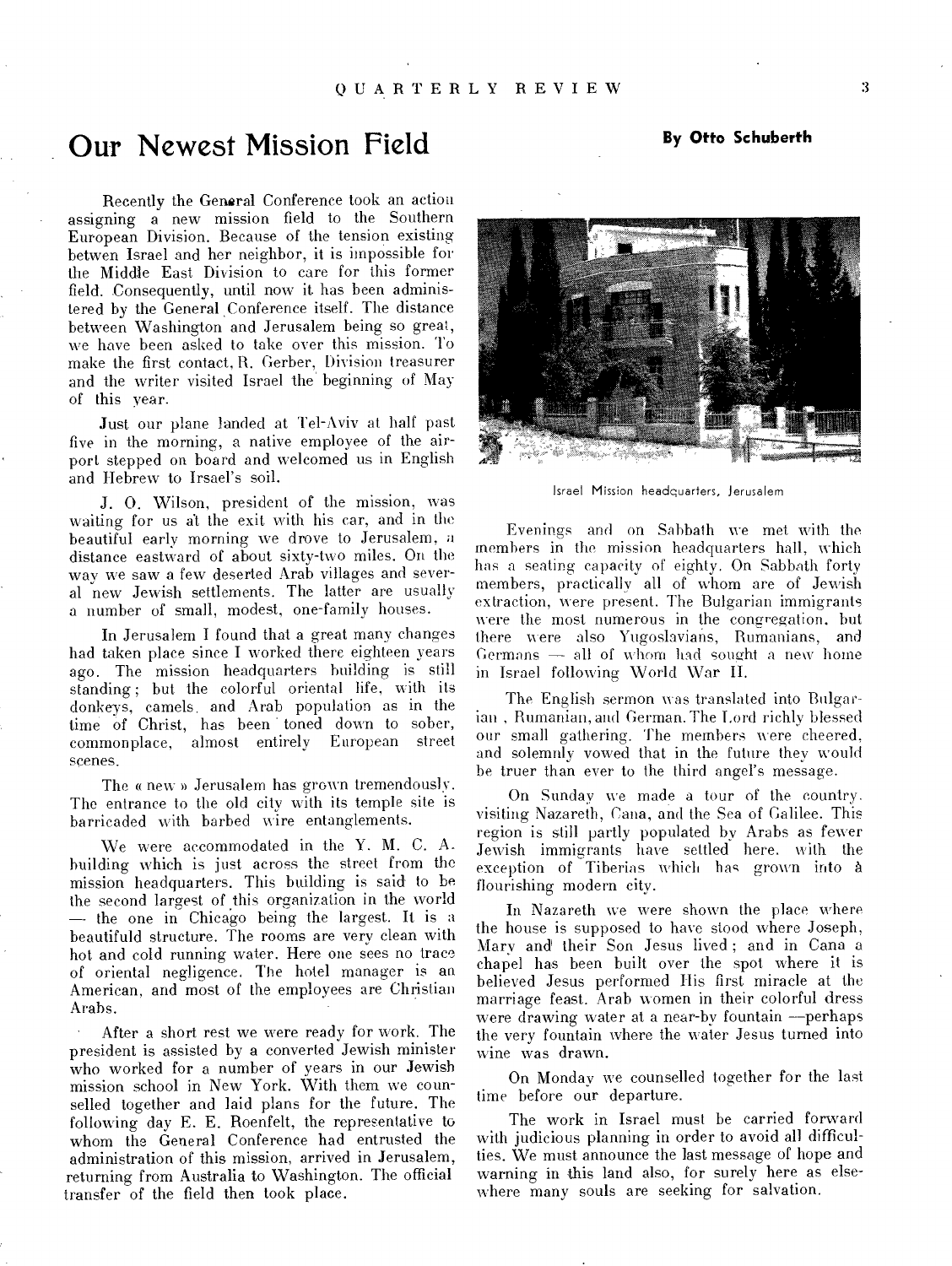The

Maranatha

### The Seychelles Islands Mission **By E. Vervoort**

From the very beginning of the work in these islands, the brethren felt that our own denominational schools were an absolute necessity in this country where the Roman church reigns with its marvelous medieval methods. To establish such schools was one of the predominant desires of the first missionary, Karl Sturzenegger. The isolation of these islands increased considerably during the years of war, but this did not keep our brother from carrying out his cherished project, and a beginning was made in the city of Victoria. Although modest, this school contributed greatly in holding together under the influence of the gospel a number of our young children. Todayi they form the heart of the Adventist youth in the Seychelles Islands.

During the post-war years, the government sincerely endeavored to give a neutral educational system to the Seychelles ; but the politicians, influenced by Rome, knew how to exploit the situation, and to such an extent that today the Roman church has a fuller control than ever of both elementary and secondary teaching.

Our mission had secured a property in the neighborhood of Victoria, and it was there that H. Salzmann worked to give a material form to his desire to furnish the mission with an elementary school. Later this project became our heritage, but the whole field will ever be grateful to these first missionaries for their vision and their faith in this enterprise which has finally been crowned with success.



Elementary school, Seychelles Islands Mission



A new property, larger and better situated than the first one, was bought at the beginning of 1953. The entire church set to work to clear the ground, for the country is mountainous and to level the least plot demands hard effort.

No sooner was the building lot levelled than the construction of the first two classrooms began. In September, 1953, our children who were already meeting in a room which had been temporarily fitted up for them in the mission hall  $-$  thanks to the enthusiastic efforts of H. Pichot, president of the union in 1952 — were able to move into their new quarters with their teacher Miss Hermance Calais. At the beginning of 1954 the building was completed, and school began to run normally, offering full elementary education under the direction of Miss Calais and her two assistants, Eglantine Collie and Bertrice Rosette. The number of pupils had doubled in spite of an aggressive campaign against the school, We are confident that the progress obtained in this school will decide many parents to entrust their children to us in the future, and that it will play an important part in finishing the work of God in the Seychelles.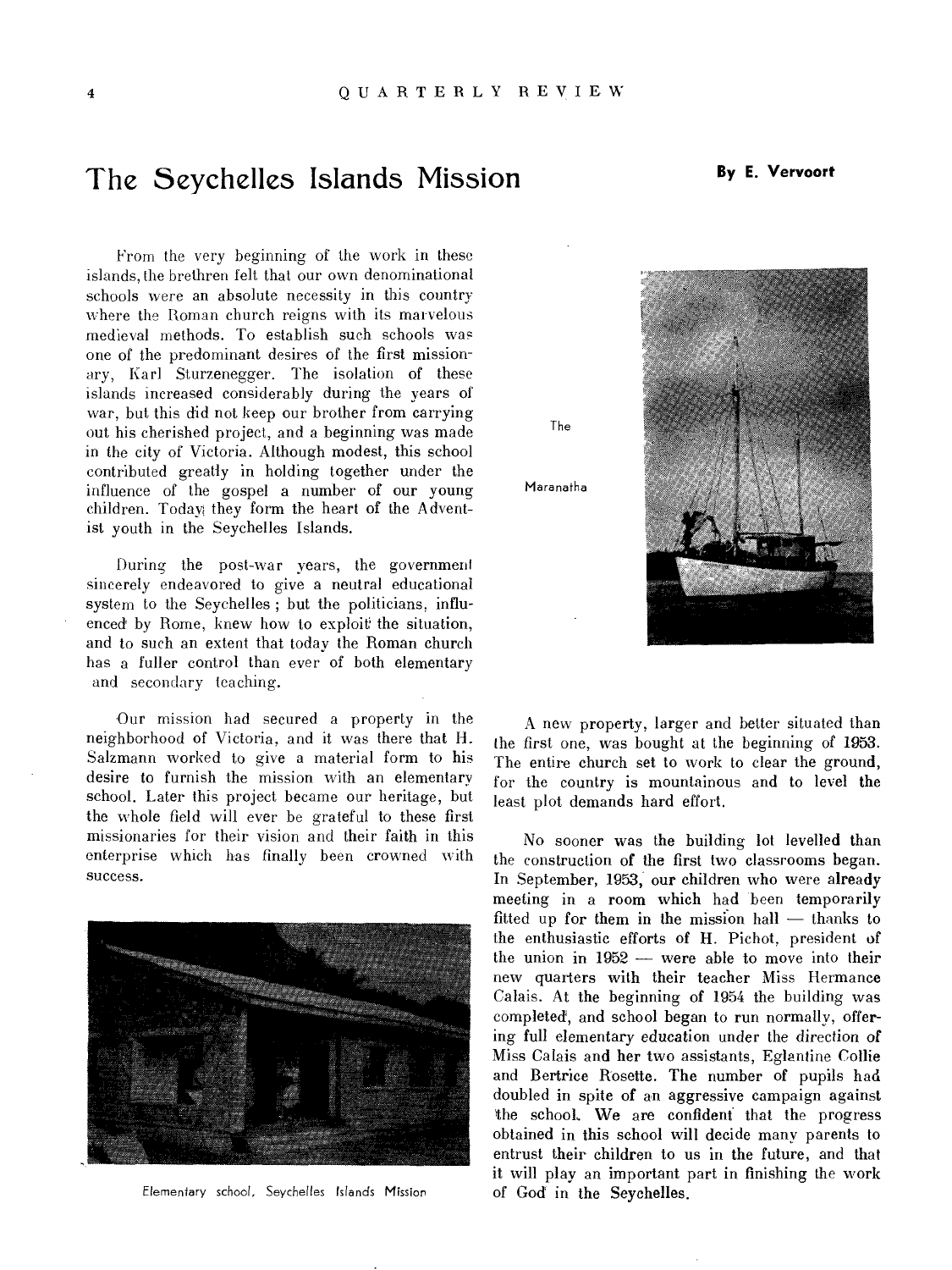In the meantime the former property has been sold, and towards the end of 1954 the work of constructing a house on the new property was undertaken, thus completing this mission station in the neighborhood of Victoria.

We have also the firm hope of soon bringing the isolation of our work in the Seychelles Islands to an end. A small mission boat was launched to insure the work of evangelizing this archipelago. Thanks to this little ship we are now able to carry on a larger maritime work in the islands west of the Indian Ocean, bringing them into more frequent contact with the union base in Madagascar. In this undertaking we have tried to follow the work being

••••••••-•-••••••••••••.•••••••••••",•••••••WVI••••••••••-••••••••••••••••••••Y

done in the islands of the Pacific where our brethren have solved their problems of transportation by launching a large number of small mission boats perfectly capable of riding the high seas.

Thus after twenty-five years our members in the Seychelles look toward the future with confidence to the time when they too may have the privilege of receiving their visiting brethren from other lands, and when they themselves may gather at mission and union assemblies to cheer and strengthen their hearts. It is in places of isolation that the child of God grasps the iniportance of fellowship with those who elsewhere believe in this divine cause and battle and pray for it.

### News from Morocco

### **By Ch. Cornaz**

Casablanca, Morocco.

The French protectorate of Morocco is populated by almost 8,000,000 natives and 300,000 Europeans. This country is being enriched and developped before one's very eyes. Towns are springing up rapidly.

Entire districts are built up in a few months. Dams preventing the flow of millions of cubic meters of water (immense sources of energy, and an inestimable reserve supply for irrigating the valleys below) are built in an amazingly short period.

Morocco is a country of contrasts. In neighboring fields can he seen camels drawing a crude plough which scarceley breaks up the soil, and heavy tractors ploughing deep furrows. The hillsides are terraced with beautiful orchards. What a feast for the eyes are these orange groves just before



Baptismal ceremony, Morocco

fruit-gathering time ! It helps us vizualise the gardens of the new earth.

The native population, however, can scarcely keep pace with the rythm of modern civilization. Their ancestral customs subjugate men, women, and children to ways of living which are contrary to the most elementary laws of hygiene. Veiled women, with their children on their backs, and often carrying heavy burdens besides, trudge along behind donkeys on which their husbands are unconcernedly seated.

Most Europeans have come to Morocco to make their fortune as rapidly as possible, and they bend all their efforts towards the realization of their ambitions. But how many hearts even among these are thirsting for spiritual life ! Truly, the seeking of earthly riches does not satisfy the human heart. The needs of the «inner man » make themselves felt, and all the more so in moments of lonely isolation.

The disturbing political factors, and a feeling of insecurity sometimes contribute to turn man's conscience heavenwards. The present unrest prevents people from attending public gatherings, but prepares them to receive the good news of the gospel in their homes. The living testimony of our brethren and sisters is especially appreciated here. This opens doors and prepares the.way for the evangelist. The colporteurs, in turn, clear the way for' the Bible correspondence course. The young people in our churches are studying the message with joy and praiseworthy assiduousness.

A: round of visits in the interior permitted us to better comprehend the needs of this vast field. Distances are immense. Ondjda near the Moroccan-

(Please turn to page 11)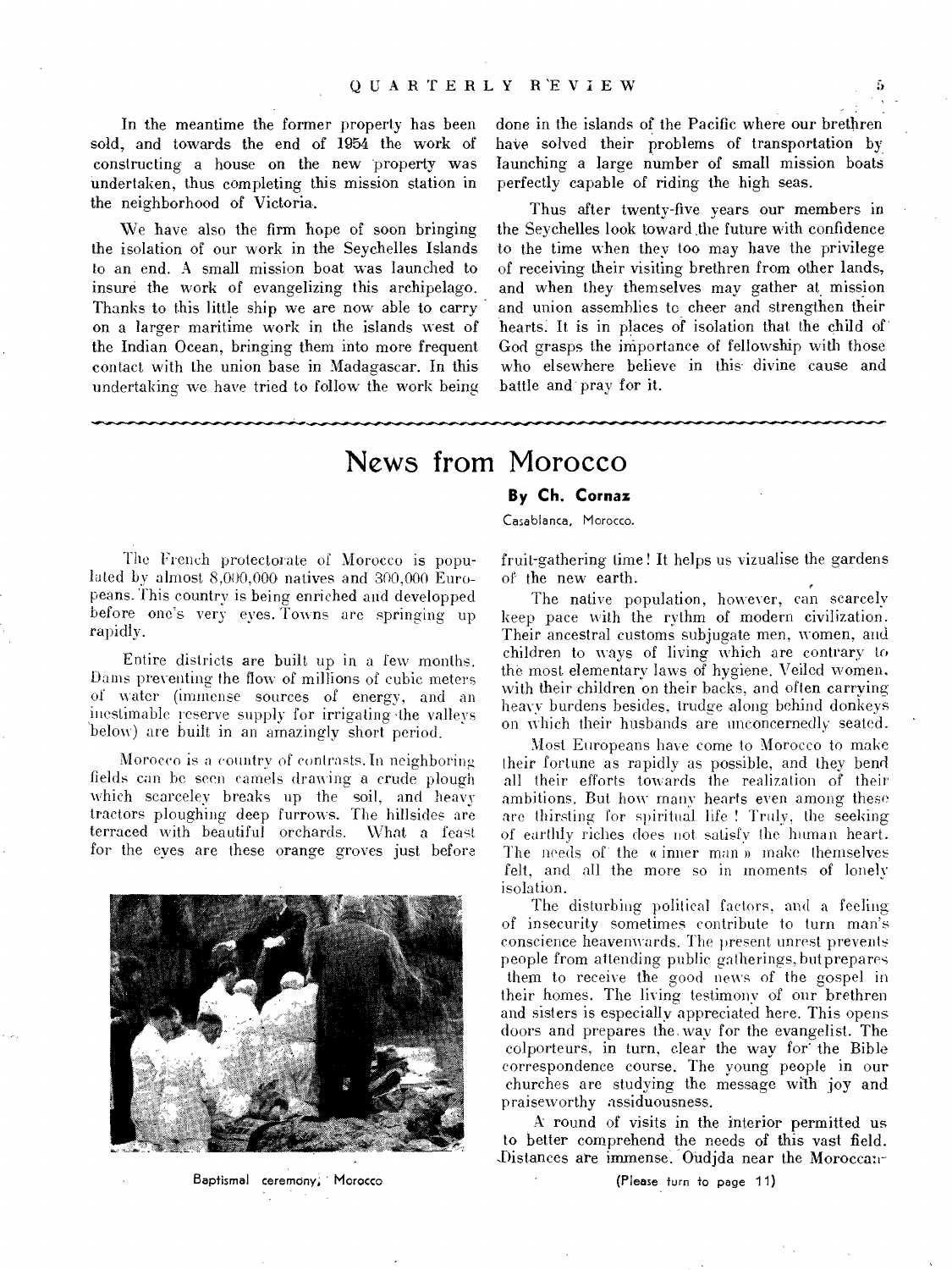| Name of Conference<br>or Mission                                                                                                                                                                                                                                 | ៵<br>Number<br>Churches                             | Previous<br>Membership                                    | Baptism                            | Vote                                                         | Letter                     | Gains<br>Total                               | Apostasy                                         | Death                                                                                | Letter                               | Losses<br>Total                    | Gain<br>Net <sub></sub>                                                    | Present<br>Membership                                        | Ord. Ministers                                                                    | Lic. Ministers                             | Credentialed<br>Missionaries                                             | Licensed<br>Missionaries                                          | lnstr.<br>Bible                                              | School<br>Teachers<br>Elem.                                              | Canvassers                                                                                                                       | Total Laborers                                           | Sab. School<br>Membership                          | Number of<br>Sab. Schools                                          | Ş<br>Average<br>Attendano                                          |
|------------------------------------------------------------------------------------------------------------------------------------------------------------------------------------------------------------------------------------------------------------------|-----------------------------------------------------|-----------------------------------------------------------|------------------------------------|--------------------------------------------------------------|----------------------------|----------------------------------------------|--------------------------------------------------|--------------------------------------------------------------------------------------|--------------------------------------|------------------------------------|----------------------------------------------------------------------------|--------------------------------------------------------------|-----------------------------------------------------------------------------------|--------------------------------------------|--------------------------------------------------------------------------|-------------------------------------------------------------------|--------------------------------------------------------------|--------------------------------------------------------------------------|----------------------------------------------------------------------------------------------------------------------------------|----------------------------------------------------------|----------------------------------------------------|--------------------------------------------------------------------|--------------------------------------------------------------------|
| $\mathbf{1}$                                                                                                                                                                                                                                                     | $\boldsymbol{2}$                                    | 3                                                         | 4                                  | 5                                                            | 6                          | 7                                            | 8 <sup>°</sup>                                   | 9                                                                                    | 10                                   | 11                                 | 12                                                                         | 13                                                           | 14                                                                                | 15                                         | 16                                                                       | 17                                                                | 18                                                           | 19                                                                       | 20                                                                                                                               | 21                                                       | $22\,$                                             | 23                                                                 | 24                                                                 |
| <b>SOUTHERN</b><br><b>EUROPEAN</b><br>DIV.<br>AUSTRIAN UNION CONF.<br>Alpine Conference<br>. <b>.</b><br>Danube<br>$\rightarrow$<br>.<br>Total:                                                                                                                  | 19<br>21<br>40                                      | 1145<br>1488<br>2633                                      | 46<br>30<br>76                     | в<br>1<br>7                                                  | 2<br>10<br>12              | 54<br>41<br>95                               | в<br>14<br>20                                    | 4<br>8                                                                               | 12<br>14<br>26                       | 22<br>32<br>54                     | $32\,$<br>$\overline{9}$<br>41                                             | 1177<br>1497<br>2674                                         | 3<br>7<br>5<br>15                                                                 | 4<br>4<br>9                                | 3<br>$\bf{2}$<br>-1<br>6                                                 | $\boldsymbol{2}$                                                  | $\overline{2}$                                               |                                                                          | 6<br>16<br>22                                                                                                                    | 11<br>21<br>29<br>61                                     | 19<br>21<br>40                                     | 1287<br>1602<br>2889                                               | 876<br>1048<br>1924                                                |
| CZECHOSLOVAKIAN U. C.<br>Total:                                                                                                                                                                                                                                  | 114                                                 | 6524                                                      |                                    |                                                              |                            |                                              |                                                  |                                                                                      |                                      | $\overline{\phantom{iiiiiiiiiii}}$ |                                                                            | 6524                                                         | 33                                                                                | 3                                          | $\bf{2}$                                                                 | 3                                                                 | 19                                                           | $\overline{\phantom{a}}$                                                 | 8                                                                                                                                | 68                                                       | 160                                                | 6000                                                               | 5400                                                               |
| $FRANCO-BELGIAN$ U C.<br>Conference<br>Belgian<br>$\cdots \cdots \cdots$<br>East France<br>$\pmb{\gg}$<br>$\alpha$ , and $\alpha$ , and $\alpha$<br>North France<br>.<br>»<br>Southeast France »<br>.<br>Southwest France »<br>$\cdots \cdots \cdots$            | 14<br>18<br>18<br>22<br>-7<br>79                    | 933<br>516<br>1263<br>1014<br>222<br>3948                 | 21<br>17<br>14<br>8<br>5<br>65     | 4<br>3<br>1<br>9                                             | 4<br>3<br>$\bf{2}$<br>10   | 26<br>18<br>21<br>13<br>6<br>84              | 4<br>5<br>3<br>12                                | 5<br>4<br>8<br>1<br>1<br>19                                                          | Б<br>-1<br>17<br>5<br>28             | 14<br>5<br>30<br>9<br>1<br>59      | 12<br>13<br>- 9<br>4<br>5<br>25                                            | 945<br>529<br>1254<br>1018<br>227<br>3973                    | 5<br>7<br>8<br>10<br>$\bf{2}$<br>36                                               | 1<br>9<br>В<br>3<br>$\boldsymbol{2}$<br>15 | $\mathbf{1}$<br>$\mathbf{1}$<br>1<br>$\mathbf{1}$<br>1<br>$\overline{5}$ | 4<br>5<br>ĥ<br>8<br>4<br>31                                       | $\overline{\mathbf{3}}$<br>$\bf{2}$<br>$\overline{5}$        | 1<br>1<br>$\mathbf{1}$<br>3                                              | 5<br>5<br>18<br>16<br>5<br>49                                                                                                    | 10<br>21<br>18<br>46<br>35<br>14<br>144                  | 14<br>16<br>18<br>27<br>-9<br>84                   | 967<br>528<br>1315<br>999<br>310<br>4119                           | 631<br>369<br>1101<br>714<br>235<br>3050                           |
| Total:<br>HUNGARIAN U.C<br>.                                                                                                                                                                                                                                     |                                                     |                                                           |                                    |                                                              |                            |                                              |                                                  |                                                                                      |                                      |                                    |                                                                            | 6827                                                         | 26                                                                                | 10                                         | 4                                                                        | 15                                                                | 35                                                           |                                                                          | $\sim$                                                                                                                           | 90                                                       | 175                                                | 7000                                                               | 6500                                                               |
| Total:<br>JUGOSLAVIAN U. C.<br>Total:                                                                                                                                                                                                                            | 155<br>230                                          | 6827<br>7658                                              | 246                                |                                                              |                            | 246                                          | 12                                               |                                                                                      |                                      | 12                                 | 234                                                                        | 7892                                                         | 47                                                                                | 11                                         | $\boldsymbol{2}$                                                         | 8                                                                 | $\overline{23}$                                              |                                                                          |                                                                                                                                  | 91                                                       | 300                                                | 9000                                                               | 8500                                                               |
| $RUMANIAN$ U. $C.$<br>Total:                                                                                                                                                                                                                                     | 551                                                 | 41290                                                     |                                    |                                                              |                            |                                              |                                                  |                                                                                      |                                      |                                    |                                                                            | 41290                                                        | 78                                                                                | 11                                         | $\_$                                                                     | 47                                                                |                                                              |                                                                          | $\overline{\phantom{0}}$                                                                                                         | 136                                                      | 560                                                | 40000                                                              | 40000                                                              |
| SWISS U. C. $\dots\dots\dots\dots\dots$<br>German Swiss Conference<br>$\pmb{\gg}$<br>$\alpha$ , $\alpha$ , $\alpha$ , $\alpha$<br>Leman<br>Total:                                                                                                                | 34<br>26<br>60                                      | 1920<br>1357<br>3277                                      | 30<br>$\bf{22}$<br>$\overline{52}$ | 4<br>2<br>$\boldsymbol{6}$                                   | 16<br>3<br>$\overline{19}$ | 50<br>$^{27}$<br>77                          | 3<br>$\overline{2}$<br>5                         | 5<br>5<br>10                                                                         | 12<br>4<br>16                        | $20\,$<br>11<br>31                 | 30<br>16<br>46                                                             | 1950<br>1373<br>3323                                         | 10<br>9<br>$\overline{19}$                                                        | 1<br>3<br>$\overline{\mathbf{4}}$          | $\boldsymbol{2}$<br>$\overline{\mathbf{1}}$<br>4                         | $\overline{\mathbf{3}}$<br>12<br>5<br>20                          | $\bf 2$<br>$\overline{\mathbf{2}}$<br>4                      | 5<br>3<br>8                                                              | $\overline{\phantom{a}}$<br>$\bf{22}$<br>15<br>$3\overline{7}$                                                                   | 4<br>54<br>38<br>96                                      | 34<br>24<br>58                                     | 1752<br>1264<br>3016                                               | 1190<br>1009<br>2199                                               |
| ANGOLA UNION MISSION<br>Bongo Mission<br>.<br>Cuale<br>»<br>. <i>.</i> .<br>Lucusse<br>$\gg$<br>Luz<br>»<br>. <b>. .</b><br>Namba<br>$\boldsymbol{\lambda}$<br>.<br>Nova Lisboa Mission<br>Quilenguas<br>≯<br>. <b>.</b> .<br>European Church $\ldots$<br>Total: | 23<br>-1<br>1<br>-1<br>22<br>$\boldsymbol{2}$<br>52 | 4108<br>522<br>129<br>611<br>1061<br>1745<br>مستد<br>8176 |                                    | -----                                                        | 7<br>З<br>77<br>92<br>179  | ---<br>7<br>3<br><u>.</u><br>77<br>92<br>179 | 61<br>269<br>159<br>489                          | 4<br>38<br>11<br>53                                                                  | 8<br>66<br>109<br>183                | 73<br>---<br>373<br>279<br>725     | - 73<br>7<br>-3<br>373<br>279<br>-77<br>92<br>$-546$                       | 4035<br>529<br>132<br>611<br>688<br>1466<br>77<br>92<br>7630 | 4<br>5<br>3<br>3<br>1<br>3<br>$\mathbf{1}$<br>$\boldsymbol{2}$<br>$\overline{23}$ | g<br>3<br>1<br>25                          | <br>$\overline{\phantom{0}}$<br>——                                       | 4<br>15<br>З<br>3<br>3<br>30                                      | ----<br>-----<br>----<br>--                                  | 36<br>22<br>10<br>25<br>14<br>31<br>9<br>$\overline{\phantom{a}}$<br>147 | 1<br>$\overline{\phantom{a}}$<br>-<br>$\overline{\phantom{0}}$<br>—<br>$\overline{\phantom{0}}$<br>$\overline{\phantom{0}}$<br>1 | 10<br>65<br>29<br>13<br>34<br>16<br>41<br>12<br>6<br>226 | 99<br>54<br>12<br>25<br>37<br>71<br>22<br>3<br>323 | 7571<br>4954<br>599<br>1453<br>2086<br>4561<br>955<br>136<br>22315 | 5620<br>2514<br>415<br>1027<br>1895<br>2990<br>563<br>116<br>15140 |
| FRENCH EQ. $AFR$ . U. M. $\dots\dots$<br><b>Batouri</b><br>Mission<br>.<br>Bertoua<br>≫<br>.<br>Kribi<br>≫<br>. <b>.</b><br>Nanga-Eboko »<br>. <b>.</b> .<br>Sangmelima<br>$\rightarrow$<br>. <b>.</b><br>Yaoundé<br>. 》<br>.<br>Total:<br>Maroua<br>.           | 3<br>3<br>4<br>22                                   | 576<br>347<br>326<br>1783<br>307<br>450<br>108<br>3897    | 80<br>16<br>13<br>30<br>11<br>150  | $\overline{2}$<br>$\overline{\phantom{0}}$<br>$\overline{2}$ | 379<br>379                 | 80<br>16<br>15<br>30<br>390<br>531           | 5<br>$\overline{\phantom{a}}$<br>4<br>5<br>$-14$ | 4<br>$\boldsymbol{2}$<br>1<br>$\overline{\phantom{0}}$<br>5<br>-1<br>$\overline{13}$ | $\frac{1}{2}$<br>379<br>-----<br>379 | 9<br>5<br>379<br>5.<br>406         | 71<br>$\bf{2}$<br>14<br>-10<br>$-379$<br>- 5<br>29<br>1<br>385<br>5<br>125 | 647<br>361<br>336<br>1404<br>302<br>479<br>493<br>4022       | 3<br>1<br>2<br>3<br>1<br>$\mathbf{1}$<br>3<br>1<br>15                             | 2<br>9.<br>5<br>1.<br>1<br>17              | 1<br>--<br>-----<br>$\overline{\phantom{0}}$<br>——<br>4<br>$\mathbf{1}$  | 11<br>6<br>4<br>5<br>6<br>4<br>4<br>$\overline{\mathbf{2}}$<br>42 | Ξ.<br>13<br>12<br>5<br>$\overline{24}$<br>12<br>6<br>7<br>79 | 11<br>9<br>15<br>22<br>$\overline{\mathbf{2}}$<br>14<br>17<br>90         | $\mathbf{1}$<br>----<br>-<br>$\overline{\phantom{0}}$<br>$\overline{2}$<br>3                                                     | 17<br>33<br>28<br>30<br>58<br>20<br>28<br>33<br>247      | 21<br>16<br>14<br>27<br>21<br>10<br>16<br>125      | 2116<br>1495<br>640<br>4088<br>1069<br>768<br>955<br>11131         | 1500<br>864<br>512<br>3531<br>905<br>528<br>814<br>8654            |

 $\sim 0.1$ 

STATISTICAL REPORT OF THE SOUTHERN EUROPEAN DIVISION OF JUNE 30, 1955 S. D. A. FOR THE QUARTER ENDING

 $\sim 10^7$ 

 $\mathcal{L}$ 

and the state

 $\mathbf{v}$ 

 $\sim$   $\sim$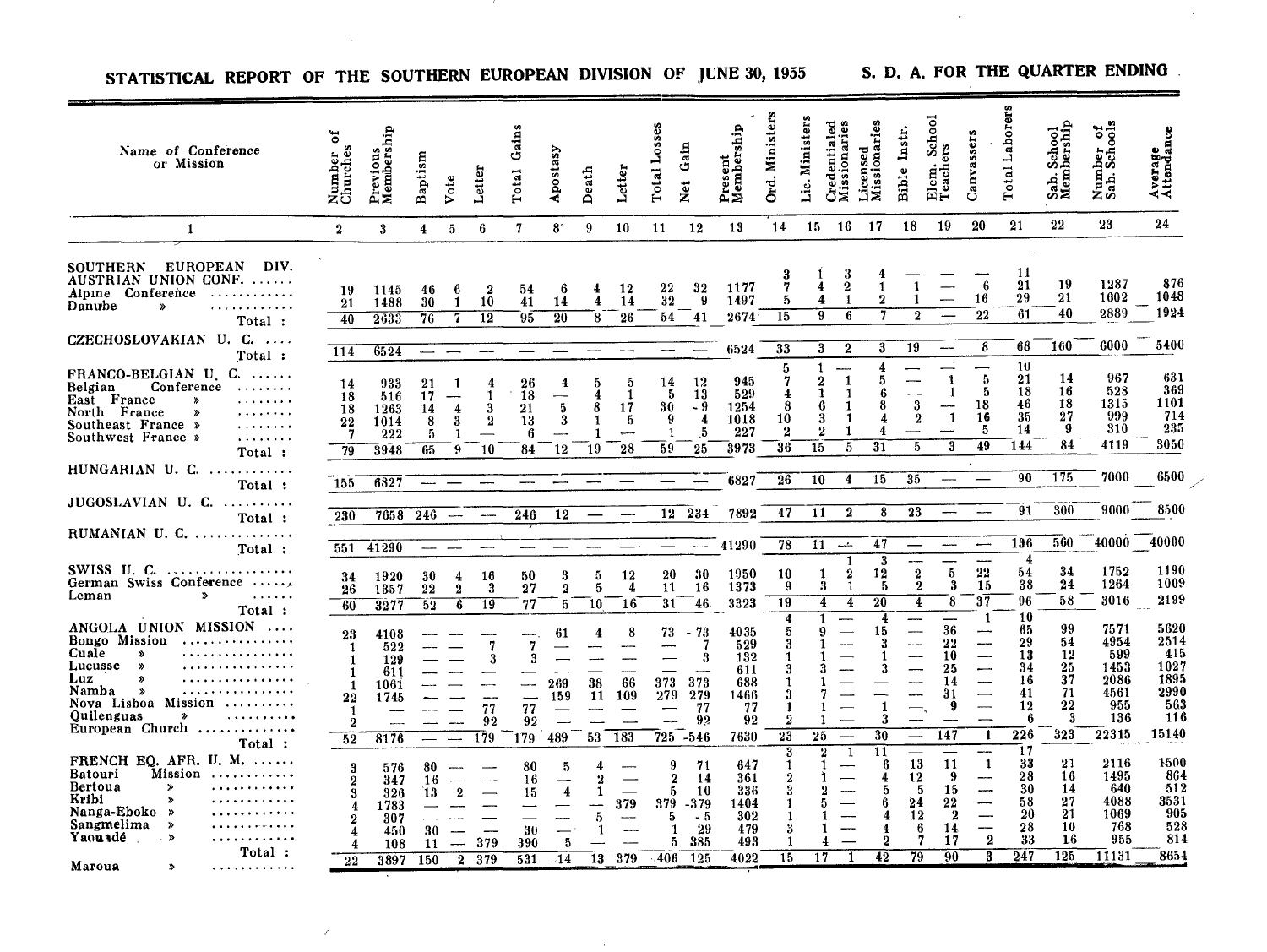| INDIAN OCEAN UN. MISSION<br>Antsirabé<br>Mission<br>.<br>Diego-Suarez<br>€<br>.<br>Majunga<br>.<br>Tamatave<br>. <b>.</b><br>Tananarive<br>»<br>. <i>.</i><br><b>Mauritius</b><br>Ď<br>. <b>.</b><br>Reunion<br>Ď<br>.<br>Seychelles<br>.<br>≫<br>Total:<br>ITALIAN UNION MISSION<br>Central Italian Mission<br>North Italian<br>$\lambda$<br>.<br>South Italian<br>$\mathbf{z}$<br>.<br>Total:<br>NORTH AFRICAN UN. MISSION<br>Algerian<br>Mission<br>$\cdots$ .<br>Moroccan<br>»<br>. <b>.</b> . <i>.</i><br>Tunisian<br>≫<br>.<br>Total:<br>PORTUGUESE UNION MISSION<br>Portuguese Conference<br>.<br>Madeira<br>Mission<br>.<br>Azores<br>≫<br>. <i>. .</i><br>Cape Verde<br>»<br>. <i>.</i> .<br>St. Thomas<br>≫<br>.<br>Total:<br>BULGARIAN CONFERENCE<br>FRENCH W. AFR. MISSION<br><b>GREEK MISSION</b><br>.<br>ISRAEL MISSION<br>. <b>.</b><br>PORTUGUESE EAST AFR MIS.<br>SPANISH CHURCH | 10<br>9<br>-1<br>25<br>18<br>7<br>1<br>72<br>12<br>15<br>28<br>$\overline{55}$<br>12<br>4<br>3<br>19<br>3<br>4<br>-1<br>17<br>1<br>26<br>39<br>1<br>$\overline{5}$<br>$\mathbf{1}$<br>6<br>15 | fi<br>298<br>165<br>-89<br>916<br>10<br>974<br>305<br>77<br>15<br>2830<br>594<br>14<br>625<br>18<br>892<br>$\bf{21}$<br>2111<br>53<br>26<br>557<br>171<br>12<br>73<br>46<br>801<br>117<br>238<br>14<br>121<br>1339<br>49<br>218<br>2033<br>$8\overline{2}$<br>3197<br>$\overline{\phantom{a}}$<br>9<br>$\overline{\phantom{0}}$<br>213<br>30<br>603<br>40<br>995 | ħ<br>$\overline{\phantom{a}}$<br>4<br>$\boldsymbol{2}$<br>$\overline{\phantom{a}}$<br>$\overline{\mathbf{2}}$<br>-11<br>$\overline{\mathbf{2}}$<br>17<br>7<br>$\sim$<br>$\boldsymbol{2}$<br>$\overline{\phantom{a}}$<br>$\overline{2}$<br>8<br>$\overline{\phantom{a}}$<br>11<br>$\overline{\phantom{a}}$<br>5<br>5.<br>57<br>$\overline{\phantom{0}}$<br>9<br>$\overline{\phantom{a}}$<br>57<br>1<br>4<br>6<br>3<br>13 | 10<br>15<br>18<br>20<br>34<br>$72\,$<br>33<br>14<br>10<br>57<br>5<br>14<br>5<br>106<br>139<br>10<br>56                    | $\overline{a}$<br>5<br>1<br>8<br>14<br>-6<br>1<br>3<br>10<br>1<br>6<br>3<br>10                                    | 1<br>$\mathbf{1}$<br>$\mathbf{1}$<br>4<br>1<br>4<br>22<br>1<br>$\bf{2}$<br>30<br>10<br>1<br>$\mathbf{1}$<br>6<br>3<br>2<br>19<br>4<br>3<br>$\overline{4}$<br>59<br>5<br>66<br>8<br>5<br>12 | $\bf{2}$<br><u>—</u><br>$\sim$<br>للمنب<br>——<br>$\overline{2}$<br>9<br>6<br>31<br>46<br>17<br>8<br>8<br>33<br>5<br>$\overline{2}$<br>4<br>70<br>3<br>84<br>6<br>16    | 5<br>- 2<br>—<br>$\overline{\phantom{0}}$<br>10<br>$\overline{\phantom{0}}$<br>13<br>9<br>14<br>3<br>26<br>16<br>В<br>$\overline{2}$<br>24<br>$\sim$ $\sim$<br>12<br>$\mathbf{1}$<br>36<br>fi<br>55<br>40 | -11<br>296<br>165<br>-89<br>926<br>974<br>305<br>77<br>2843<br>603<br>639<br>895<br>2137<br>573<br>177<br>75<br>825<br>117<br>250<br>122<br>1375<br>224<br>2088<br>3197<br>g<br>214<br>34<br>603<br>1035 | -1<br>24<br>8<br>2<br>4<br>6<br>20<br>2<br>3<br>-1<br>$\mathbf{1}$<br>7<br>-1<br>11<br>9<br>$\boldsymbol{2}$<br>3<br>8                           | $\mathbf{1}$<br>$\overline{2}$<br>$\mathbf{1}$<br>$\overline{\phantom{a}}$<br>$\overline{\bf 4}$<br>3<br>1<br>4<br>$\overline{2}$<br>$\mathbf{1}$<br>2<br>-1<br>11<br>3<br>1<br>$\overline{\mathbf{3}}$<br>--<br>$\bf{2}$<br>1<br>1<br>6<br>$\boldsymbol{2}$<br>1<br>$\overline{2}$<br>مست<br>5<br>$\overline{\phantom{0}}$<br>$\boldsymbol{4}$<br>—— <b>—</b><br>$\overline{\phantom{0}}$<br>$\overline{\phantom{0}}$<br>$\mathbf{1}$<br>-1<br>----<br>$\bf{2}$<br>$\overline{\phantom{a}}$<br>4 | З<br>2<br>10<br>15<br>5<br>---<br>46<br>9<br>6<br>7<br>8<br>30<br>7<br>4<br>17<br>5<br>-1<br>2<br>7<br>15<br>10<br>1<br>2<br>2<br>5<br>$\mathbf{1}$<br>8                                                     | $\sim$<br>$\overline{\phantom{a}}$<br>$\overline{\phantom{a}}$<br>5<br>--<br>——<br>5<br>$\mathbf{1}$<br>$\mathbf{1}$<br>$\overline{\phantom{a}}$<br>$\bf{2}$<br>-----<br>10<br>$\bf{2}$  | 1<br>5<br>-1<br>7<br>15<br>$\mathbf{1}$<br>32<br>——<br>للمند<br>——<br>$\overline{2}$<br>$\mathbf{1}$<br>4<br>$\overline{\phantom{a}}$<br><b>.</b><br>$\bf{2}$<br>1                   | -1<br>1<br>2<br>$\overline{2}$<br>5<br>1<br>1<br>$\overline{\phantom{a}}$<br>13<br>--<br>21<br>22<br>17<br>60<br>$\overline{2}$<br>4<br>6<br>$\mathbf{1}$<br>1<br>10<br>---<br>12<br>—<br>$\overline{5}$ | 10<br>13<br>-8<br>27<br>39<br>7<br>120<br>26<br>33<br>36<br>34<br>129<br>15<br>10<br>6<br>38<br>$\boldsymbol{9}$<br>4<br>7<br>-1<br>25<br>$\bf{2}$<br>48<br>23<br>$\bf{2}$<br>4<br>22<br>29 | -1<br>17<br>15<br>4<br>35<br>21<br>8<br>$\bf{2}$<br>103<br>11<br>30<br>45<br>86<br>11<br>-6<br>3<br>20<br>4<br>6<br>$\boldsymbol{2}$<br>17<br>8<br>$\overline{3}\overline{7}$<br>39<br>1<br>5<br>$\mathbf{1}$<br>14<br>18 | -69<br>380<br>577<br>300<br>2500<br>878<br>325<br>106<br>5135<br>714<br>758<br>959<br>2431<br>453<br>198<br>64<br>715<br>154<br>444<br>184<br>2031<br>342<br>3155<br>2672<br>11<br>219<br>43<br>2337<br>1415 | 49<br>355<br>523<br>265<br>2311<br>800<br>265<br>85<br>4653<br>515<br>553<br>202<br>1270<br>336<br>138<br>50<br>524<br>133<br>319<br>160<br>1627<br>367<br>2606<br>2200<br>11<br>184<br>40<br>1962<br>1109 |
|---------------------------------------------------------------------------------------------------------------------------------------------------------------------------------------------------------------------------------------------------------------------------------------------------------------------------------------------------------------------------------------------------------------------------------------------------------------------------------------------------------------------------------------------------------------------------------------------------------------------------------------------------------------------------------------------------------------------------------------------------------------------------------------------------------------------------------------------------------------------------------------------------|-----------------------------------------------------------------------------------------------------------------------------------------------------------------------------------------------|------------------------------------------------------------------------------------------------------------------------------------------------------------------------------------------------------------------------------------------------------------------------------------------------------------------------------------------------------------------|-------------------------------------------------------------------------------------------------------------------------------------------------------------------------------------------------------------------------------------------------------------------------------------------------------------------------------------------------------------------------------------------------------------------------|---------------------------------------------------------------------------------------------------------------------------|-------------------------------------------------------------------------------------------------------------------|--------------------------------------------------------------------------------------------------------------------------------------------------------------------------------------------|------------------------------------------------------------------------------------------------------------------------------------------------------------------------|-----------------------------------------------------------------------------------------------------------------------------------------------------------------------------------------------------------|----------------------------------------------------------------------------------------------------------------------------------------------------------------------------------------------------------|--------------------------------------------------------------------------------------------------------------------------------------------------|---------------------------------------------------------------------------------------------------------------------------------------------------------------------------------------------------------------------------------------------------------------------------------------------------------------------------------------------------------------------------------------------------------------------------------------------------------------------------------------------------|--------------------------------------------------------------------------------------------------------------------------------------------------------------------------------------------------------------|------------------------------------------------------------------------------------------------------------------------------------------------------------------------------------------|--------------------------------------------------------------------------------------------------------------------------------------------------------------------------------------|----------------------------------------------------------------------------------------------------------------------------------------------------------------------------------------------------------|---------------------------------------------------------------------------------------------------------------------------------------------------------------------------------------------|---------------------------------------------------------------------------------------------------------------------------------------------------------------------------------------------------------------------------|--------------------------------------------------------------------------------------------------------------------------------------------------------------------------------------------------------------|------------------------------------------------------------------------------------------------------------------------------------------------------------------------------------------------------------|
|                                                                                                                                                                                                                                                                                                                                                                                                                                                                                                                                                                                                                                                                                                                                                                                                                                                                                                   |                                                                                                                                                                                               |                                                                                                                                                                                                                                                                                                                                                                  |                                                                                                                                                                                                                                                                                                                                                                                                                         |                                                                                                                           |                                                                                                                   | <b>RECAPITULATION</b>                                                                                                                                                                      |                                                                                                                                                                        |                                                                                                                                                                                                           |                                                                                                                                                                                                          |                                                                                                                                                  |                                                                                                                                                                                                                                                                                                                                                                                                                                                                                                   |                                                                                                                                                                                                              |                                                                                                                                                                                          |                                                                                                                                                                                      |                                                                                                                                                                                                          |                                                                                                                                                                                             |                                                                                                                                                                                                                           |                                                                                                                                                                                                              |                                                                                                                                                                                                            |
| SOUTHERN EUROPEAN DIV<br>Austrian<br>Union Conference<br>Czechoslovakian<br>»<br>Y)<br>Franco-Belgian<br>≫<br>≫<br>Hungarian<br>X)<br>Jugoslavian<br>⋟<br>Rumanian<br>$\mathbf{v}$<br>»<br><b>Swiss</b><br>$\mathbf{v}$<br>Angola<br><b>Mission</b><br>»<br>French Eq. Afr. U. M.<br>in a straight and<br>Indian Ocean Union Mission<br>$\sim$ $\sim$ $\sim$<br>Italian<br>$\rightarrow$<br>»<br>$\sim$ $\sim$ $\sim$<br>North African<br>$\pmb{\gg}$<br>.<br>≫<br>Portuguese<br>$\boldsymbol{v}$<br>$\cdots$<br>Bulgarian Conference<br>French W. Afr. Mission<br>Greek Mission<br>. <i>.</i> .<br>Israel<br>.<br>Portuguese East Afr. Mission<br>Spanish Church<br>.<br>TOTALS 2nd QUARTER, 1955<br>TOTALS 2nd QUARTER, 1954                                                                                                                                                                    | 40<br>114<br>79<br>155<br>230<br>551<br>60<br>52<br>$22\,$<br>72<br>55<br>19<br>26<br>39<br>1<br>5<br>1<br>6<br>15<br>1542<br>1509                                                            | 2633<br>6524<br>-<br>65<br>3948<br>6827<br>7658<br>246<br>41290<br>3277<br>52<br>8176<br>$\overline{\phantom{a}}$<br>150<br>3897<br>2830<br>2111<br>53<br>801<br>46<br>2033<br>3197<br>-9<br>213<br>30<br>603<br>995<br>830<br>97052<br>94731<br>463                                                                                                             | 76<br>12<br>7<br>$\overline{\phantom{0}}$<br>9<br>10<br>$\bf{6}$<br>19<br>179<br>$\overline{\phantom{0}}$<br>$\sqrt{2}$<br>379<br>15<br>$\overline{\phantom{0}}$<br>$\overline{\phantom{a}}$<br>$\boldsymbol{2}$<br>17<br>11<br>82<br>57<br>$\overline{\phantom{a}}$<br>6<br>4<br>$\overline{\phantom{a}}$<br>$\mathbf{3}$<br>40<br>13<br>29<br>703<br>16 138                                                           | 95<br>$\overline{a}$<br>84<br>246<br>77<br>179<br>531<br>łэ<br>72<br>57<br>139<br>$\mathbf{a}$<br>10<br>56<br>1562<br>617 | 20<br>12<br>12<br>$5\phantom{.0}$<br>489<br>-14<br>$\overline{\phantom{a}}$<br>14<br>10<br>10<br>---<br>586<br>98 | 8<br>26<br>$\sim$<br>19<br>28<br>—-<br>10<br>16<br>183<br>53.<br>379<br>13<br>- 1<br>30<br>2<br>19<br>4<br>66<br>8<br>5<br>1<br>12<br>4<br>765<br>123<br>63<br>178                         | 54<br>----<br>59<br>12<br>$\overline{\phantom{a}}$<br>31<br>725 -546<br>406<br>2<br>46<br>33<br>84<br>---<br>---<br>6<br>$\overline{\phantom{0}}$<br>16<br>1474<br>339 | 41<br>$\overline{\phantom{a}}$<br>25<br>234<br>$\overline{\phantom{a}}$<br>46<br>125<br>-13<br>26<br>24<br>55<br>-1<br>4<br>40<br>88<br>278                                                               | 2671<br>6524<br>3973<br>6827<br>7892<br>41290<br>3323<br>7630<br>4022<br>2843<br>2137<br>825<br>2088<br>3197<br>9<br>214<br>34<br>603<br>1035<br>97140<br>95009                                          | ${\bf 22}$<br>15<br>33<br>36<br>26<br>47<br>78<br>19<br>23<br>15<br>24<br>20<br>7<br>11<br>9<br>1<br>1<br>$\overline{2}$<br>3<br>8<br>400<br>358 | 1<br>9<br>3<br>15<br>10<br>11<br>11<br>$\boldsymbol{4}$<br>25<br>$\mathbf{1}$<br>17<br>4<br>11<br>6.<br>5.<br>$\overline{\phantom{0}}$<br>4<br>$\mathbf{1}$<br>$\mathbf{1}$<br>$\bf{2}$<br>4<br>143<br>37<br>138<br>-89                                                                                                                                                                                                                                                                           | 28<br>5<br>6<br>7<br>2<br>Я<br>31<br>5<br>15<br>4<br>$\overline{\mathbf{2}}$<br>8<br>47<br>4<br>20<br>30<br>42<br>46<br>-1<br>30<br>3<br>$\overline{2}$<br>17<br>15<br>10<br>-1<br>9<br>5<br>1<br>367<br>308 | $\overline{2}$<br>19<br>5<br>35<br>23<br>4<br>$\overline{\phantom{a}}$<br>79<br>5<br>$\overline{\phantom{0}}$<br>$\mathbf{1}$<br>$\overline{2}$<br>10<br>$\overline{2}$<br>187<br>$-213$ | --<br>-<br>3<br>$\overline{\phantom{0}}$<br>للمستد<br>8<br>147<br>90<br>32<br>—<br>$\overline{\phantom{a}}$<br>$\overline{\mathbf{4}}$<br>—<br>$\overline{\mathbf{2}}$<br>287<br>245 | 22<br>8<br>49<br>$\sim$<br>37<br>-1<br>3<br>13<br>60<br>-6<br>12<br>——<br>$\overline{\phantom{a}}$<br>5<br>216<br>212                                                                                    | 56<br>61<br>68<br>144<br>90<br>91<br>136<br>96<br>226<br>247<br>120<br>129<br>38<br>48<br>23<br>$\overline{2}$<br>4<br>22<br>$2\bar{9}$<br>1637<br>1563                                     | 40<br>160<br>84<br>175<br>300<br>560<br>-58<br>323<br>125<br>103<br>86<br>-20<br>37<br>39<br>$\mathbf{1}$<br>5<br>$\mathbf{1}$<br>14<br>18<br>2148                                                                        | 2889<br>6000<br>4119<br>7000<br>9000<br>40000<br>3016<br>22315<br>11131<br>5135<br>2431<br>715<br>3155<br>2672<br>-11<br>219<br>43<br>2337<br>1415<br>122771<br>2112 118855                                  | 1924<br>5400<br>3050<br>6500<br>8500<br>40000<br>2199<br>15140<br>8654<br>4653<br>1270<br>524<br>2606<br>2200<br>-11<br>184<br>40<br>1962<br>1109<br>104177<br>106118                                      |

 $\label{eq:2.1} \frac{1}{2}\sum_{i=1}^n\frac{1}{2}\sum_{j=1}^n\frac{1}{2}\sum_{j=1}^n\frac{1}{2}\sum_{j=1}^n\frac{1}{2}\sum_{j=1}^n\frac{1}{2}\sum_{j=1}^n\frac{1}{2}\sum_{j=1}^n\frac{1}{2}\sum_{j=1}^n\frac{1}{2}\sum_{j=1}^n\frac{1}{2}\sum_{j=1}^n\frac{1}{2}\sum_{j=1}^n\frac{1}{2}\sum_{j=1}^n\frac{1}{2}\sum_{j=1}^n\frac{1}{2}\sum_{j=1}^n\$ 

 $\mathcal{L}^{\text{max}}_{\text{max}}$  and  $\mathcal{L}^{\text{max}}_{\text{max}}$ 

is a set of the set of the set of the set of the set of the set of the set of the set of the set of the set of the set of the set of the set of the set of the set of the set of the set of the set of the set of the set of

e i

 $\label{eq:2.1} \mathcal{L}(\mathcal{L}^{\mathcal{L}}_{\mathcal{L}}(\mathcal{L}^{\mathcal{L}}_{\mathcal{L}})) = \mathcal{L}(\mathcal{L}^{\mathcal{L}}_{\mathcal{L}}(\mathcal{L}^{\mathcal{L}}_{\mathcal{L}})) = \mathcal{L}(\mathcal{L}^{\mathcal{L}}_{\mathcal{L}}(\mathcal{L}^{\mathcal{L}}_{\mathcal{L}}))$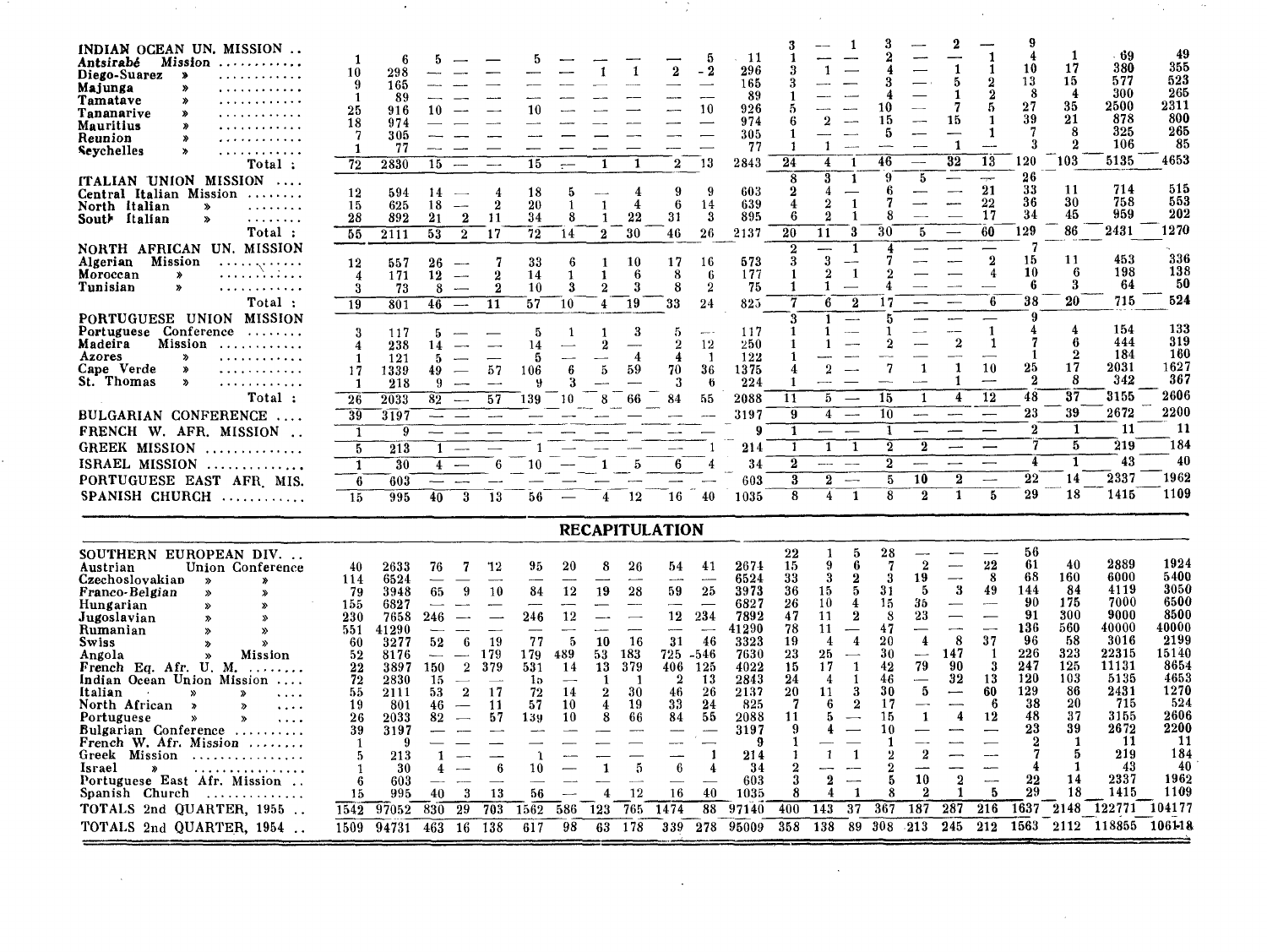### A Tour of Inspection

(continued from page 2)

benefit of the education, culture and Biblical training which until now has been denied them. There are at present in the French Equatorial Union Mission twenty-one churches and nearly four thousand members.

The next field which we visited was Angola. It is a Portuguese colony and we were impressed with the progressive work of these people. Large productive farms have been located in sections which, a few years ago, were wilderness. There are beautiful cities which would do credit to any country of Europe and which are inhabited entirely by Europeans. There is, however, a vast population of Africans who know little, if anything, of the gospel. We were happy to see the excellent progress our work has made in this important field. Until five years ago, Angola was administered by the Southern African Division and the missionaries came from America and from the Union of South Africa. Since becoming a part of the Southern European Division, all new missionaries have been called from Portugal and now nearly all stations are manned by Portuguese. Elder M. Lourinho, the union president, is giving excellent leadership and we found the work making good progress both in the cities among the Europeans and in our mission stations in primitive sections of the land.

In Luanda, the beautiful northern seaport of Angola, Elder A. J. Rodrigues, the pastor, showed us the rented hall where our meetings have been held for many years and then took us to a welllocated piece of property which has been donated by a citizen who is interested in the truth.It provides an ideal site for an Adventist church building and we hope that in the near future it can be used for that purpose.

Farther south there is another beautiful city by the sea, named Benguela. It, too, is a city equal in beauty and .progress to any of equal size in Europe or America. Here it was my privilege to preach the dedicatory sermon at a most attractive church built for Europeans. Brother J. Miranda, the pastor, and his wife are both graduates of Atlantic Union College and are American citizens, though Brother Miranda came originally from Portugal. There seems to be little, if any, prejudice against our message in this important city. The radio broadcast the services from our church throughout Angola on the week-end of the dedication. It also carries our Voice of Hope program each week. The Benguela newspapers published accounts and photographs of the dedication service.

The headquarters for our work in Angola are located at Nova-Lisboa, a rapidly growing inland city. There we have an attractive compound which originally was some distance from town, but the city has grown around it on all sides. Here are located our union office, our church and the homes of the union officers and department secretaries.

Without question, the most influential activity of our denomination in Angola is the hospital at Bongo. It was opened a quarter of a century ago by Dr. H. B. Parsons, who is still its medical superintendent. At the time of its opening, Bongo was merely a place in the wilderness near the tribes for which work was intended. Doctor Parsons' reputation as a surgeon spread throughout Angola so that not only the Africans but large numbers of Europeans come there for medical help. A new addition is being erected to add facilities for the Africans and another addition must he made to accommodate many more Europeans. Business men have erected three hotels just outside the gates of our mission property to care for relatives of European patients at the Bongo hospital. Government officials and prominent business men have been so favorably impressed by the work of Doctor Parsons that they have in many instances given our denominational work very friendly help when we have been in need of their assistance. The Bongo Mission has become a small town with its homes for our missionaries and institutional employees, its hospital and school. The Bongo Mission now administers twenty-three churches, with nearly 4,000 members and well over 6,000 Sabbath School members.

A new station was opened three years ago, at Quilengues. For many years we have owned an extensive property there, but never before has a European family been assigned to it. Brother and Sister de Sà were sent there and already they have a church, a school, and a mission home. Many hectares of land are under cultivation and it is hoped that the income from agriculture will support the mission and permit many outstations. Brother and Sister de Sa are both nurses who have served many years at the Bongo hospital. Brother de Sa is also an architect and this training has been of great help in the mission building program.

In' the far interior of Angola is the growing city of Vila Luso. Here we have recently acquired a. well-located property for a European church and a house for a worker. The buildings have not vet been\_ started and are awaiting funds for the purpose. Work should certainly be opened as soon as possible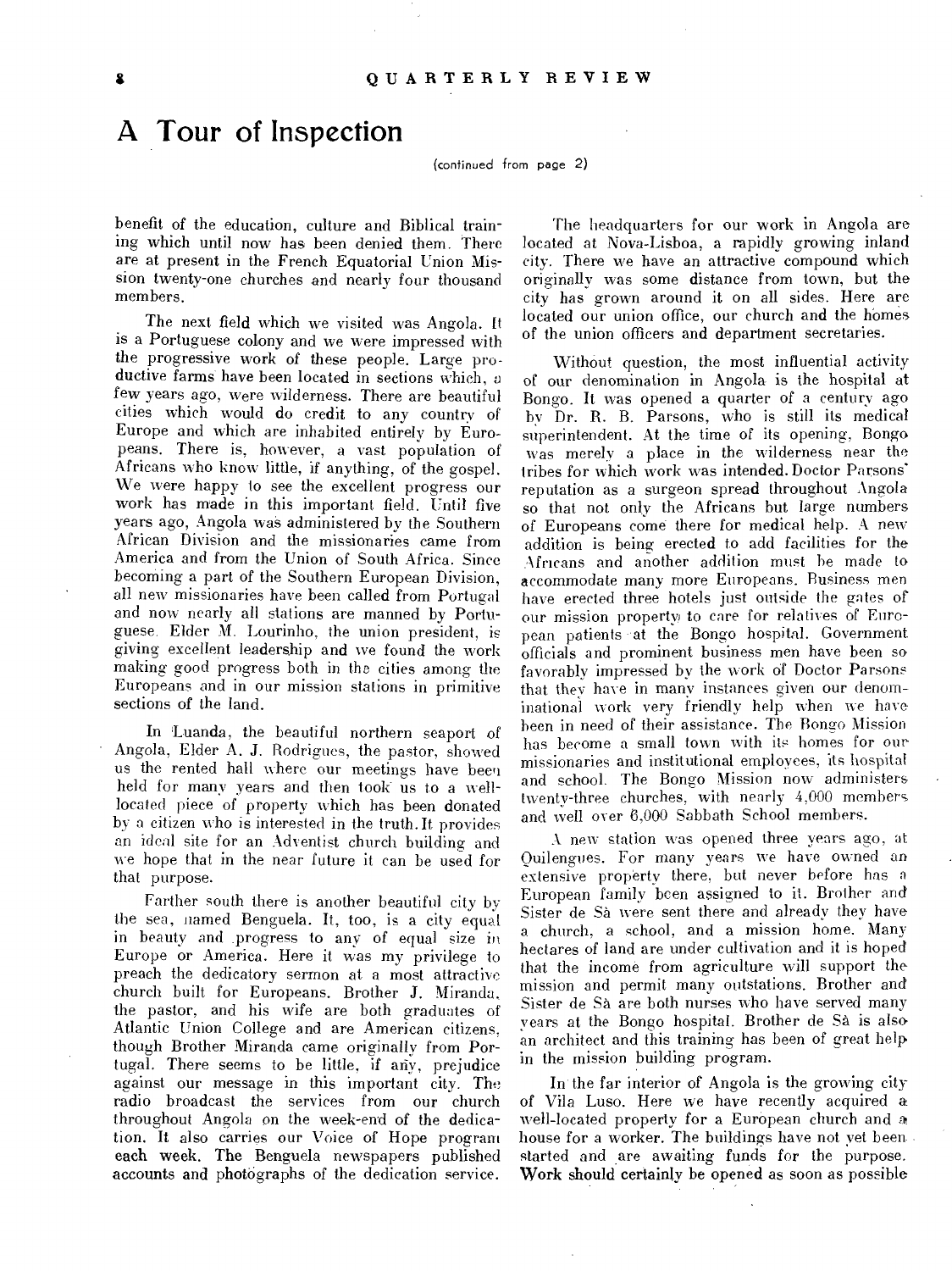in this important city. Not far from Vila Luso are the Luz and Lucusse Missions. There was not sufficient time to visit both of them, but we spent two days at Luz. Brother and Sister V. Chaves, of Lucusse, were later at the union committee and workers' meeting at Nova-Lisboa, where we had the privilege of becoming acquainted with them. We were sorry we could not also see their mission. Two families are stationed at Luz : Elder M. Castro, the mission president, and Brother C. Esteves, who is in charge of the school. The work is making good progress there. At the union committee meeting it was decided to place Elder Castro in charge of the Bongo school. There is the possibility of uniting the Luz and Lucusse Missions, making the headquarters at Vila Luso.

Our mission in Mozambique was recently added to the Angola Union and in company with Elder Lourinho, the union president, we crossed Africa to this important and interesting field and spent several days in Lourenco-Marques attending committee meetings.

The remaining mission field on our tour was the Indian Ocean Union. We first visited the island of Mauritus and to get there is was necessary to go to the city of Johannesburg and fly out over the Indian Ocean for nearly 2,000 miles. At Johannesburg we spent a Sabbath, where we met with the central church in the morning and attended a dedicatory service at a nearby town in the afternoon where a church had just been completed. On the small island of Mauritius we have a strong work and nearly 1,000 members. There are thirteen churches and an important school. Here, Elder P. Girard, the union president, arrived from Madagascar to meet us and he with Elder R. Buyck, the mission president, and Prof. A. Richli, the school principal, took us to see our denominational interests. An evangelistic campaign was being conducted in Port-Louis, the capital city, by Elder Buyck, assisted by Professor Richli. We attended its final meeting and found the theater packed with people and not a vacant chair anywhere visible. We also saw our church building in this city to which the meetings were transferred. It is an old building entirely inadequate and due to its timbers being infested by white ants, it is unsafe. Our members have long hoped for a new church building in this important city and have been contributing funds for this purpose for several years. It is one of the great needs of the field. Since our return to Europe, the General Conference and the Division have made available money which will soon make the hope of our believers in Port-Louis a reality.

Professor Richli and his faculty are conducting a school to which large numbers of students come to study for the Cambridge examination. All take Bible classes too. It is one of our best potential evangelizing agencies, as the students are largely non-Adventist and many are non-Christian.

From Mauritius we went to the beautiful island of Reunion. It is settled by French people and in religion it is almost wholly Catholic. The people have been fanatical in their loyalty to their church. Elder Girard, who was the pioneer worker there, told us of the early days when mobs would follow him down the streets throwing stones and overripe vegetables. There are now five \_Adventist churches on the island, with a membership of 250. Elder and Mrs. J. Surel were just leaving Reunion for France when we were there and we spent with them their last week-end with the people for whom they have been laboring. During Elder Surel's administration the membership has grown and there has been good progress in departmental objectives.

The last field visited on our journey was Madagascar, a huge island about the size of the State of Texas. There we have a growing work and many congregations and church buildings. After a brief stop at Tananarive, the capital, we went to the north end of the island to Diego-Suarez, where Elder Fayard is conducting the work. Brother and Sister E. Vervoort, who had sailed from the Seychelles Islands to see us, were there when we arrived. They came in the mission's ocean-going ship, the Maranatha. As Brother and sister Vervoort were starting their furlough and were on their way to Europe, this ship, with the church elder, its builder, at the helm turned back on its long voyage to the Seychelles.

Travelling down the west coast we came to Majunga, where Elder and Mrs. E. Villeneuve are the missionaries. They have served in Madagascar for many years. At Majunga we have a good church building with a mission home beside it. It is well located, in a section of the town where there are several other churches, and of the group ours looks the most attractive. The same day we arrived, Brother H. Long came in from his station, where he is conducting a training school. The group of us then went to visit several of the outstations and schools of the mission. Both Elder Villeneuve and Brother Long speak the Malagasy language and this a great asset in their work.

On arriving again at Tananarive, Elder and Mrs. Girard took Elder Fridlin and me by car to the south, where we visited our churches at Antsirabe and Ambositra,and then spent the Sabbath at Fianarantsoa. Brother and Sister H. Salzmann are located here. A new church building is being erected for our congregation, but work has temporarily been stopped for lack of funds.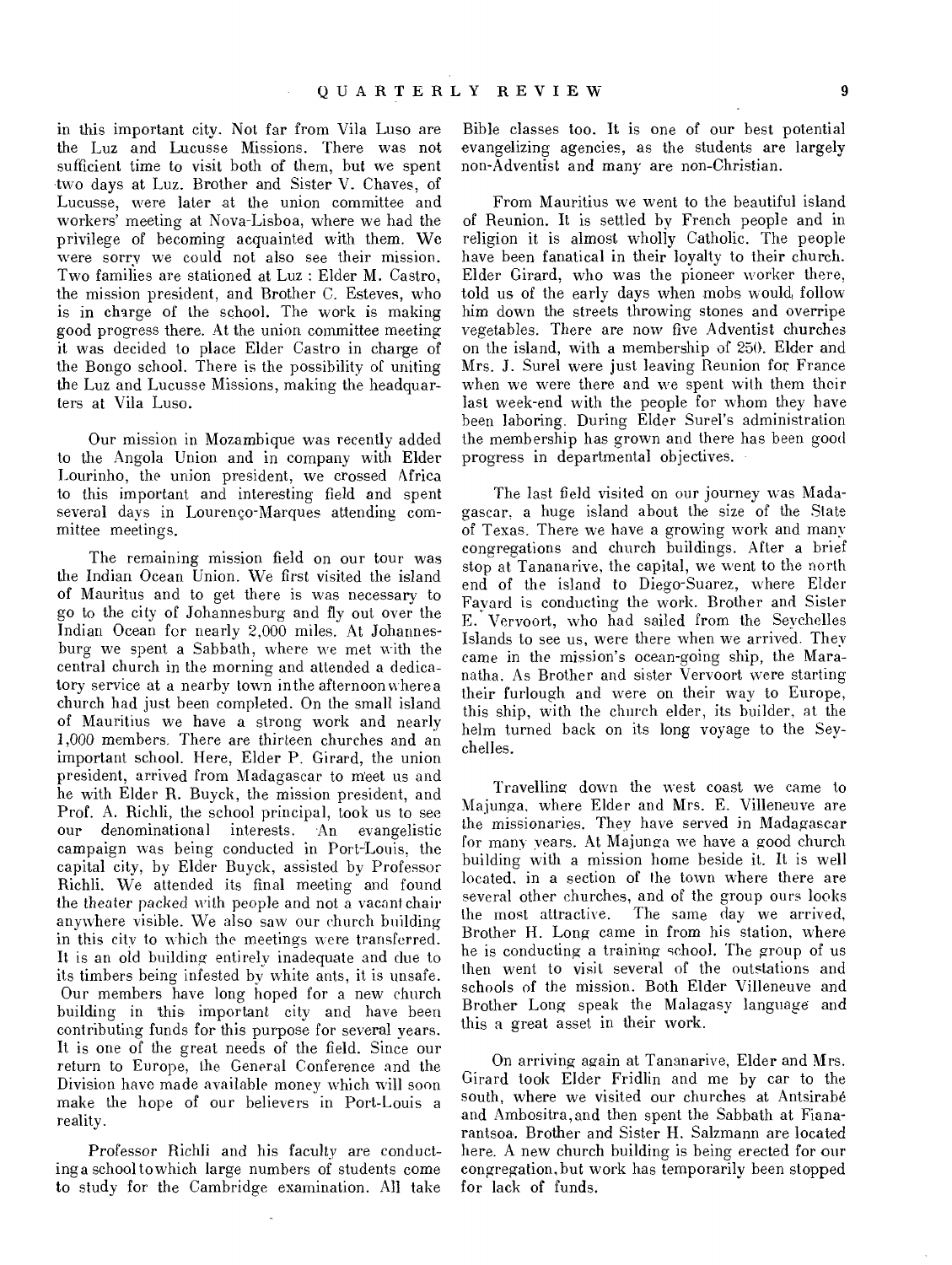Still farther south, where we have no workers, there is perhaps the greatest interest on the whole island. If there were funds to open a new station it would without doubt be unusually productive, for it is there that we have the greatest interest developed by our radio and the Bible correspondence school. Every week the message is preached over the radio in both the French and Malagasy languages and these broadcasts are heard in all parts of the island. It is, however, in the southern part which is as yet unentered and where no one can follow up the interest that the largest response has developed. At the union headquarters there is a map of the island of Madagascar with marks indicating the locations of interests from the Bible correspondence course and the radio. There is hardly any part of the island without students, but they seem to be massed in the south. Hundreds of these students have graduaded from the course and know the truth thoroughly. Many of) them are keeping the Sabbath and awaiting the visit of a worker.

In the city of Tamatave, on the eastern side of the island, ours members have been thrown into perplexity because their church building and school had been wrecked by the city in its re-zoning plan. The city is erecting its best residential apartments in that neighborhood. The only compensation given for our buiding, which was on government owned property, was new property, unusually well located, on which we can rebuild at our own expense. We conducted a meeting with our members in a temporary split bamboo building. They were joyful over the prospect of having a new church through the generosity of our believers throughout the world at the time of the Thirteenth Sabbath offering on Christmas Day. Let us hope that a sufficient overflow will accrue to care for this and the many other projects in our field which are dependent on it.

About forty kilometers from Tamatave a new mission has been opened by Brother and Sister H. Drouault, who have recently arrived from America. Brother Drouault is no stranger to Madagascar, as he spent his boyhood there and speaks the Malagasy language. The new station is located on a large river which connects several lakes as its flows on its way farther south to the sea. On the banks of the river and the shores of the connected lakes are many villages. The Missionary Volunteer societies of the Division furnished a large ship which Brother Drouault uses in his missionary work taking the gospel to these villages. It is a forty-foot ship which furnishes living quarters for the family on its voyages. As yet there is no adequate building to house Elder and Mrs. Drouault and their family on the mission station. They are at present living in a split bamboo house. It serves as a shelter, but certainly is unsuitable in that country which is so regularly visited by cyclones. Something must be done to care for this fine missionary family.

In Tananarive we have the headquarters of the Indian Ocean Union. There are several Adventist churches in this area and a large membership. The most important denominational activity is our school work under the direction of Dr. J. Zurcher. There are two schools, one situated in the city with 700 pupils, while the training school is at the edge of town with an enrolment of 445. Until recently there has been no accommodation for bringing the students together for chapel services or Sabbath worship. These services are very important, for the students are mostly not of our faith and the educational work is for the purpose of winning them to the truth. A chapel has been started and the first section is completed which now seats 500 people. We hope that is can be finished soon to provide fully for chapel and Sabbath worship facilities which are so important.

During the week we spent at Tananarive we attended meetings of the union committee and a large gathering of our people on the Sabbath day. During the committee meetings plans were laid for continued strong work in every part of the field and at its close Elder Fridlin and I returned to Europe. The three months which we spent in the mission field with noble brethren and sisters who have dedicated their lives to foreign mission work was a great inspiration to us. In the homeland we have little realization of the sacrifices which our missionaries face day by day, nor of the loneliness which they endure. However, in spite of privations and separation from their loved ones I found them to be a very happy people, joyful in their service. They richly merit our profound respect and honor. Their only reward in this life is the satisfaction of seeing souls won to God. In the new earth the jewels which they have searched out and found will add luster to the Master's kingdom throughout eternity. Let us pray for and support our missionary brethren through generous mission offerings.

There is still a vast work to be done, but we believe that God will cut it short in righteousness. Today is the day of opportunity in the mission lands.

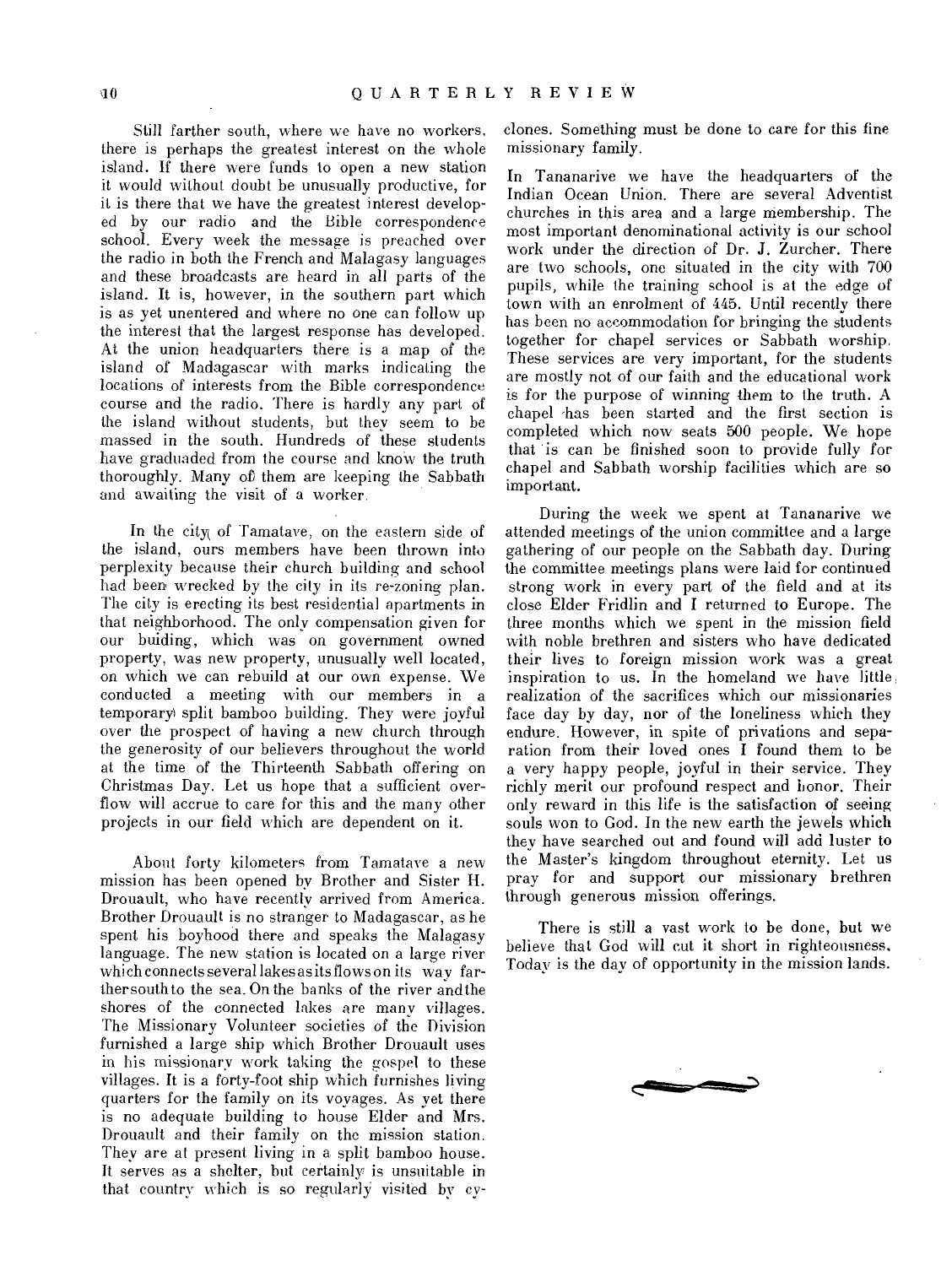### News from Morocco

#### (continued from page 5)

Algerian border, is as far from Casablanca, the mission headquarters, as is Geneva from Paris. The servants of God are working with perseverance and courage amidst difficult circumstances and exposed to many dangers. Nothing can stop the expansion of truth. The power of the gospel gives us access to the hardest hearts.

At Oudjda, Paul Gilson has seen his efforts crowned with success to the glory of God. A group of believers has been organized, and meets in a fine little hall — a veritable sanctuary — in a new building right in the center of the city. There are very bright, prospects for the future of God's work in the city of Oudjda.

Emil Haran is the evangelist in Fes and Meknes. Every week he gives a public lecture in each of our two meeting-halls. The attendance is regular and attentive. He has had the joy of seeing some souls follow « The Way » and prepare for the return of their Saviour.

Adolph Quirici who is in charge of the work at Rabat and Port-Lyautey, is perseveringly and conscientiously carrying on in these cities. He has been made the elder of his church, and is a respected and beloved shepherd. A number of persons have been baptized and others are preparing for this sacred rite.

The church in Casablanca •is very wide awake. The majority of the members are young or in the prime of life. A large evangelistic effort is being carried on in this city of 800,000 inhabitants. Without any publicity or expense, the brethren and sisters are contacting dozens of persons who later are visited and instructed systematically.

One great problem confronts us, and causes us considerable anxiety. How shall we be able to receive these new converts into our place of worship when the time comes for them to attend Sabbath services ? Even now we are meeting in cramped quarters. We have outgrown our meeting-hall, and are looking for ground on which to construct an evangelistic center, and for funds to complete the modest savings we have set aside for this project. But our hope is in God. Is not the Master of the vineyard also the legitimate Owner of all earthly riches ?

The young people are active and joyfully participating in the advancement of the cause. A number have felt the divine calling, and are looking towards Collonges and a preparation for God's work.

Our eves are now turned southward, to Marrakech, the capital, where a number of persons love and are interested in the truth. A missionary layman will settle here shortly, and open the way for the worker we hope to send to that city in a year or two.

Brethren and sisters, will you not join with us in praying for the work in Morocco ? We are so helpless in this vast territory. With all our hearts we lay claim to the latter rain, without which earth's harvest can never ripen. The promises cannot fail. We have confidence in them. The expression of our grateful adoration ascends to God.

#### NEWS FROM JEWISH BIBLE SCHOOL

by Mrs. Ena Ferguson, secretary Bible School

During the past several months that Faith for Today has been operating the Jewish Bible School, 410 students have been enrolled as active students. Approximately one-third of this number are from the New York area, another third from Florida, and the remaining third are scattered over the United States.

Unlike average Bible School enrolees, Jewish students are keen and ardent scholars. They often return lessons the same day they are received. There is not much of a problem in handling their quiz sheets, because they seldom make a mistake.

However, they do ask questions which require thoughtful accurate answers, so it is no easy job to handle the Jewish mail. They raise objections to gospel truths which do not baffle Christians at all. For instance, Jewish students keenly resent being called sinners. Having lived up to the law according to their understanding, they object strongly to the suggestion that they are sinners and need salvation.

Reaction to the lesson introducing the Messiah is varied. Some skip the question, « do you feel in your heart you wish to accept Jesus Christ as the Messiah ? » requesting that the following lesson be forwarded anyway. Others indicate their desire to follow, Him. Unique in all the history of Faith For Today Bible School questions is that of a converted Jew. Most students gladly assent to the Sabbath truth, but this man had a real problem :

« I was brought up to keep the Sabbath when I was in the Jewish faith. When I accepted Christianity I was taught to give it up and observe Sunday. Now I am studying your lessons which teach that Christians, too, should keep the Bible Sabbath. I am confused. What shall I believe ?»

Pray that many among the lost sheep of the house of Israel may find their way into full fellowship with the remnant people.

#### SOUTHERN EUROPEAN

#### QUARTERLY REVIEW

Organ of the Southern European Division

of Seventh-day Adventists published every quarter Address of Editor (to whom all manuscripts should be sent) Hoheweg 17, **Berne,** Switzerland.

÷.